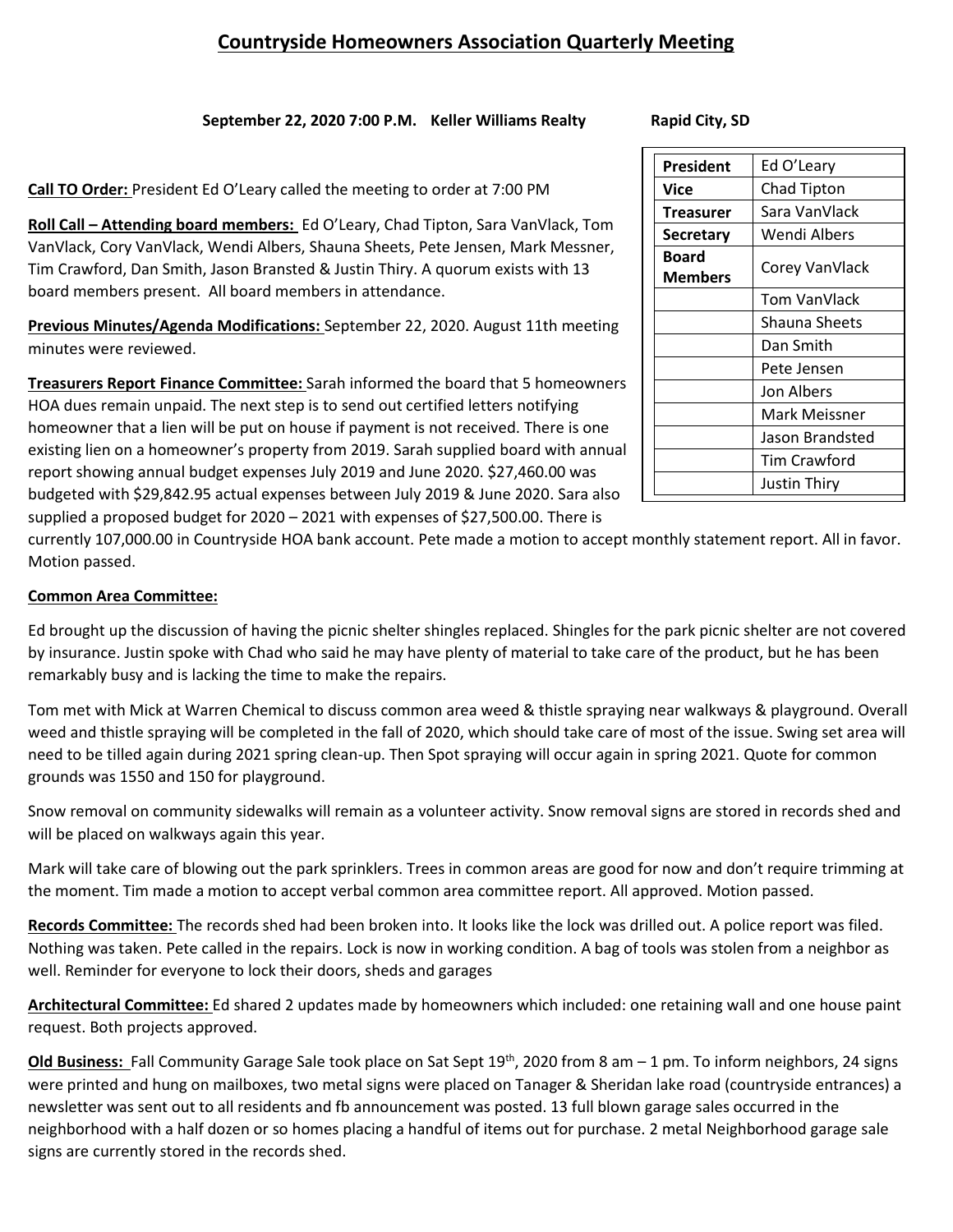Covenant Review Update – someone is needed to head the covenants review committee. Former lead Jon Albers had submitted requested changes and asked lawyer for guidance. Jon called and left 4 message with Tallbot Lawyer. His calls were not returned. Pete will attempt to contact Talbot to inquire on progress. Announcement for Jons replacement will be placed in Newsletter for volunteer to continue with Covenant Review Committee efforts.

Countryside Newsletter Advertising is reserved for residents only. This was voted on and approved by the board through email.

**New Business:** Pennington County submitted an addendum to the original easement concerning Waxwing modifications. Modifications are needed on Waxwing due to the overflow of water from the new Sheridan Lake Road construction project. Water was running through a 12 in culvert then on top of Waxwing road. Addendum was approved by the board through email, signed and sent back to the county. City would not change anything with the Sheridan Lake road construction project, and they don't foresee any issues arising from completing the project as is. Overall completion will be on 1 July 2022. The city will meet with the board in April of 2022 to discuss any issues pertaining to the easement at that time.

Ed asked the if something needed to be done about standing water on the road by a new resident's home. Homeowner will have to work with the City to resolve the issue.

Shauna Sheets will be moving out of the neighborhood and someone will have to take over her duties as fb and website administrator as well as newsletter publisher. She will be posting one last newsletter and will train Wendi to take over duties. We all appreciate Shauna's commitment and dedication to the HOA over the last 10 years. She will truly be missed!

Countryside Shares project is currently on hold.

The Countryside bylaws were signed by HOA president in 1992. They are not on record at the county therefore do not need to be posted to website.

Floor opened for Nominations for the 2020-2021 board members. Nominees included Ed O'Leary, Chad Tipton, Jason Brandsted, Justin Thiry, Dan Smith, Pete Jenson, Dave Simpson, Doug Traub & Wendi Albers. Current Vice president Chad Tipton has no interest as president. Wendi Albers declined nomination for Secretary. 3- 15 people are needed to be on board.

### Election of New Board Members:

Doug Traub was nominated by Dan Smith to the board as a new member. The motion was seconded and the nomination passed without opposition.

### Election of Officers:

President - Ed O'Leary was open to serving one more term. Doug Traub made a motion to elect Ed as president for another term, that nominations cease, and that a unanimous ballot be cast for Ed O'leary. Motion carried without opposition.

Vice President - Our current Vice President had no interest in serving another term. Discussion was held to consider a new nominee. Jason Bransted volunteered to be Vice President and all members approved.

Secretary - Wendi did not wish to serve an additional term and another candidate will be contacted to see if there is any interest.

Next meeting will take place in January. Date, location and time to be determined.

**Adjournment:** Doug made a motion to cease nominations and begin new meeting to cast votes for board. All in favor, motion passed.

Respectfully submitted by Wendi Albers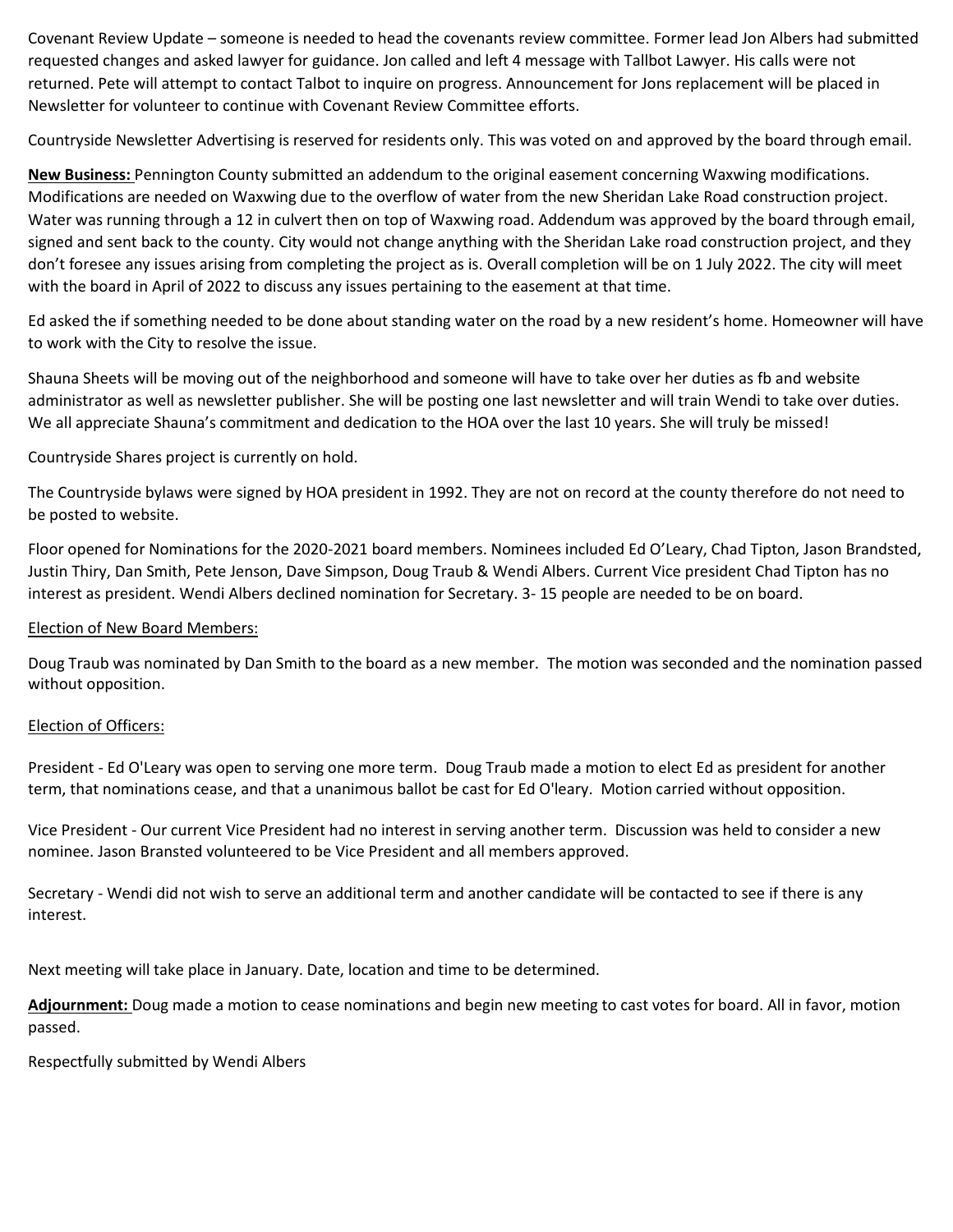# **Countryside Homeowners Association Member Election Meeting**

**September 22, 2020 8:15 P.M. Keller Williams Realty Rapid City, SD**

**Call To Order:** 8:15 pm President Ed O'Leary called the 2020 -2021 election meeting to order.

The board followed procedures in the bi-laws for annual election process. Ed O'Leary was elected as President for second term. Jason Bransted was elected as Vice President. Sara VanVlack was elected as Treasurer. Elected board members as follows: Corey VanVlack, Tom VanVlack, Dan Smith, Pete Jensen, Mark Meissner, Tim Crawford, Justin Thiry, Chad Tipton, Dave Simpson, Doug Traub.

Respectfully submitted by Wendi Albers